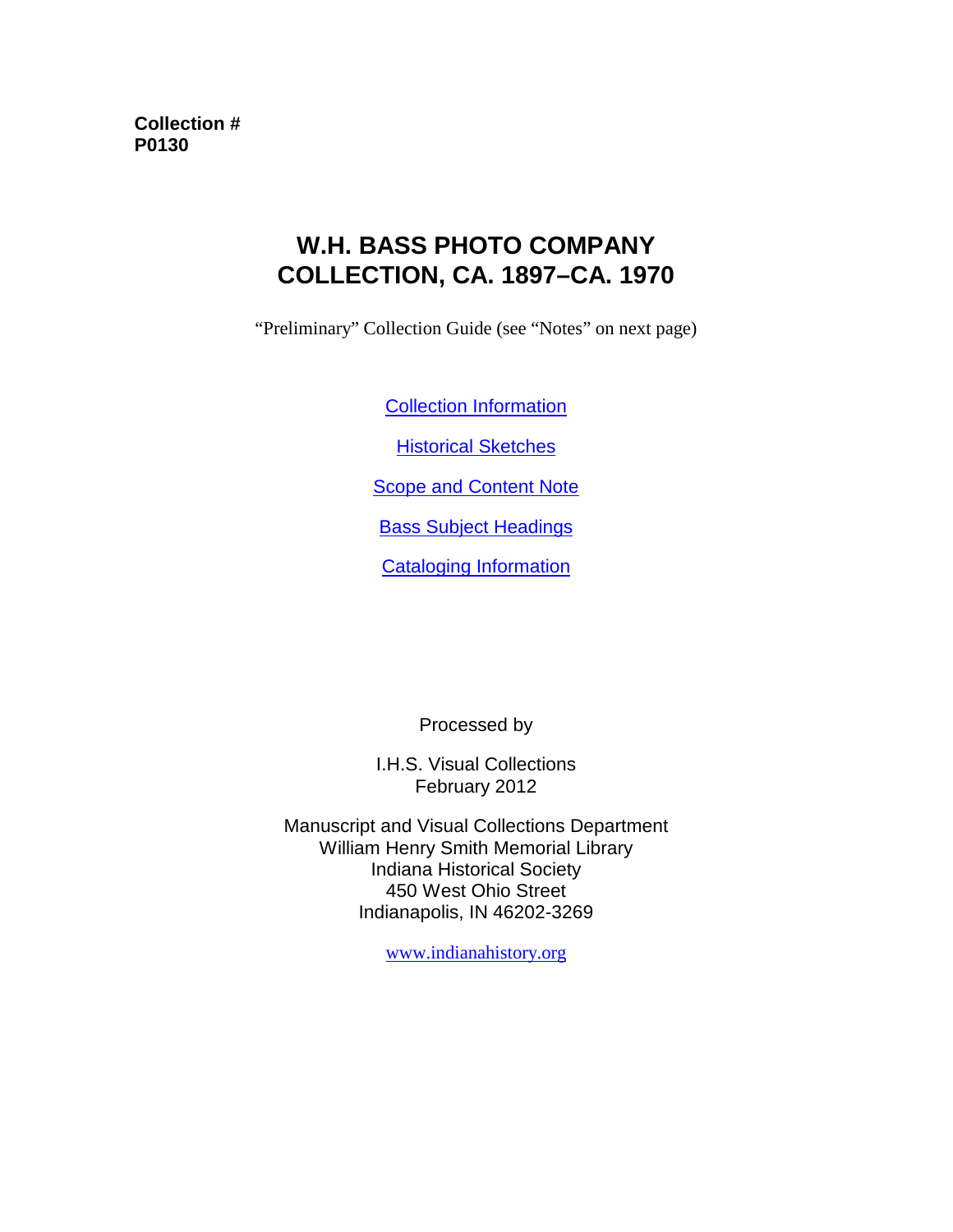## <span id="page-1-0"></span>**COLLECTION INFORMATION**

| <b>VOLUME OF</b><br><b>COLLECTION:</b> | <b>Photographs:</b> 90 boxes of photographs, 11 boxes of OVA<br>photographs, 4 boxes of OVB photographs<br><b>Negatives:</b> approximately 180,000 negatives                                                                                                                                                                                          |
|----------------------------------------|-------------------------------------------------------------------------------------------------------------------------------------------------------------------------------------------------------------------------------------------------------------------------------------------------------------------------------------------------------|
| <b>COLLECTION</b><br>DATES:            | Ca. 1897–ca. 1970                                                                                                                                                                                                                                                                                                                                     |
| PROVENANCE:                            | W. H. Bass Photo Company, Inc.: 1983, 1988                                                                                                                                                                                                                                                                                                            |
| <b>RESTRICTIONS:</b>                   | Negatives may be viewed only with the assistance of library<br>staff.                                                                                                                                                                                                                                                                                 |
| <b>COPYRIGHT:</b>                      |                                                                                                                                                                                                                                                                                                                                                       |
| <b>REPRODUCTION</b><br><b>RIGHTS:</b>  | Permission to reproduce or publish material in this collection<br>must be obtained from the Indiana Historical Society.                                                                                                                                                                                                                               |
| <b>ALTERNATE</b><br><b>FORMATS:</b>    | CONTENTdm Collection: http://www.indianahistory.org/our-<br>collections/digital-image-collections/photo-studios-and-<br>photogs                                                                                                                                                                                                                       |
| <b>RELATED</b><br><b>HOLDINGS:</b>     | Sutton, Susan S., Indianapolis: the Bass Photo Company<br>collection / General Collection F534.155 S88 2008                                                                                                                                                                                                                                           |
| <b>ACCESSION</b><br><b>NUMBER:</b>     | 1983.0914, 1988.0861                                                                                                                                                                                                                                                                                                                                  |
| <b>NOTES:</b>                          | Processing of the collection is a work in progress. As work<br>is completed the collection guide will be updated. In the<br>interim, please contact reference@indianahistory.org for<br>questions and to view a number of digital images at:<br>http://www.indianahistory.org/our-collections/digital-<br>image-collections/photo-studios-and-photogs |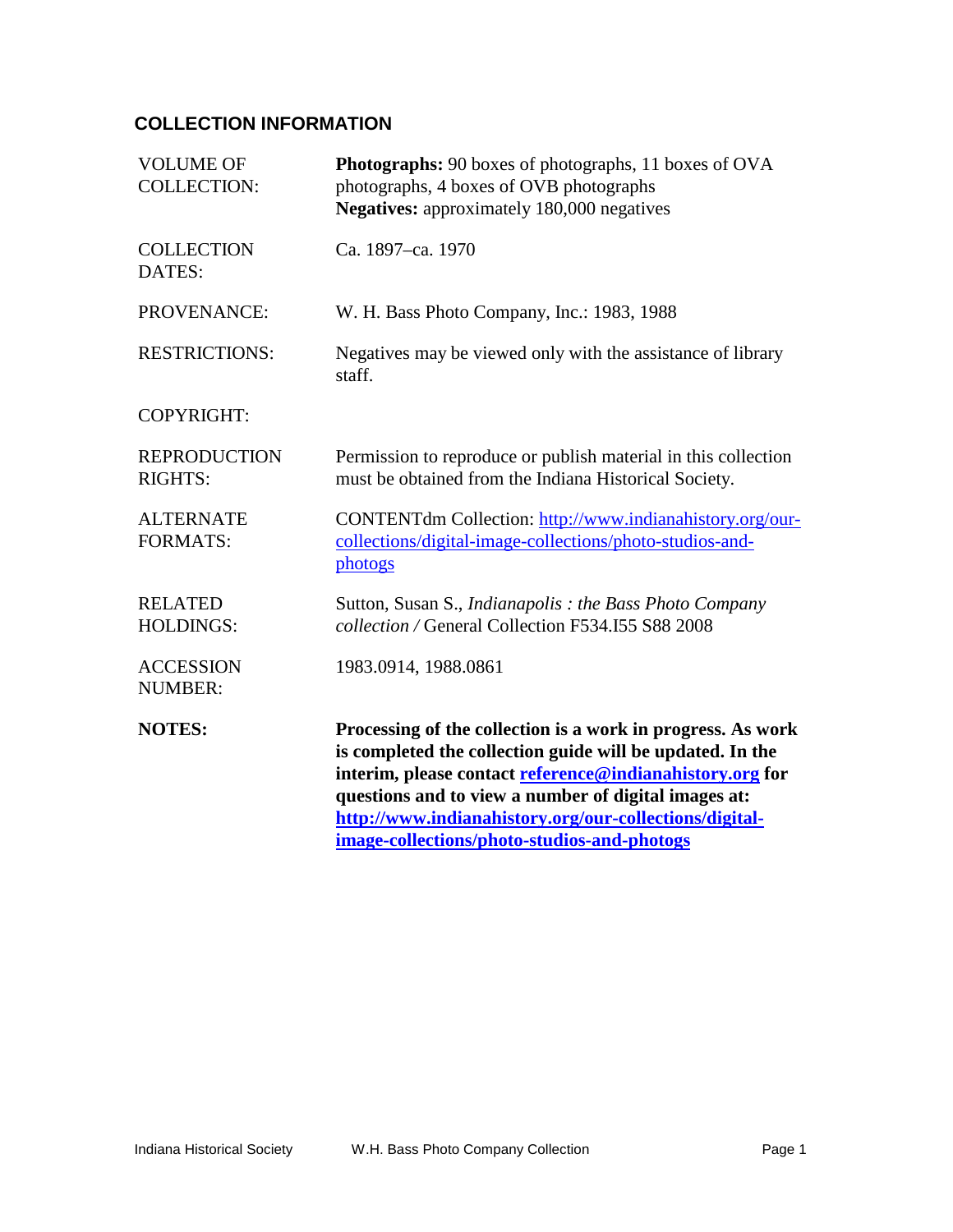### <span id="page-2-0"></span>**HISTORICAL SKETCHES**

**The W.H. Bass Photo Company** traces its beginnings to 1897, when the James Bayne Company, a photographic firm in Grand Rapids, Michigan, opened a satellite operation in Indianapolis at 308-310 South New Jersey Street. The Bayne Company photographed local industrial products and produced trade catalogs that were distributed to merchants by traveling salesmen.

Two years after the Indianapolis office was established, Walter T. Woodworth and William H. Bass, acquired the local operation. Woodworth had been a photographer with James Bayne Company and Bass was a teacher and an independent photographer. The two operated the business under the name Woodworth and Company. By 1901 they changed the company name to Bass and Woodworth and worked together until 1905 when Woodworth sold his interest in the company to Bass. It then became the W. H. Bass Photo Company.

In 1912 Bass Photo incorporated with William H. Bass, Charles C. Branson, and Edwin H. Schafer as directors. When Mr. Bass died in 1936 the board consisted of Charles Branson, his wife Sadie Branson, and Theodore (Ted) Abel. Abel was an accountant for the company and was married to Branson's daughter Margaret. When Mr. Branson died in 1948 the Abel family held the majority ownership in the firm. In 1963 Fred Abel joined his father at Bass and when Schafer retired Fred stepped in to work in the darkroom and behind the camera. In 1984 Fred left Bass Photo to concentrate on his own company, Firehouse Colorlab. By 1978 the current owner, Gerald Abel, Ted's other son, joined the business. Ted retired in 1982 and today Gerald and his wife Kathy continue to run the business.

**William H. Bass** (20 January 1851−3 November 1936) was the son of Thomas W. Bass and Mary Jane Crane Bass of Bartholomew County, Indiana. Bass worked as a miller in Edinburg, Indiana from 1867 to 1872 when he contracted tuberculosis. He graduated from the Indiana State Normal School at Terre Haute and taught at Shortridge High School and helped start Manual Technical High School. He married Jane McCormick Wood in October 1879. The couple had no children. Bass was a member of the Indianapolis Rotary Club, the Capital City Lodge, the Scottish Rite, the Caravan Club, the Indianapolis Real Estate Board, and the Advertising Club. He lived at 847 East Drive, Woodruff Place, from ca. 1908 until the time of his death.

Sources:

Lutholtz, M. William. "The City's Family Album," *City Magazine*, February 1988, 29−33.

Pulliam, Myrta. "Photo Firm's Files Hoosierland's 'Family Album,' " Indianapolis Star, 13 August 1978, sec. 5, p. 2.

*Swartz and Tedrowe's Annual Indianapolis City Directory, 1873.* Indianapolis: Swartz and Tedrowe, 1873.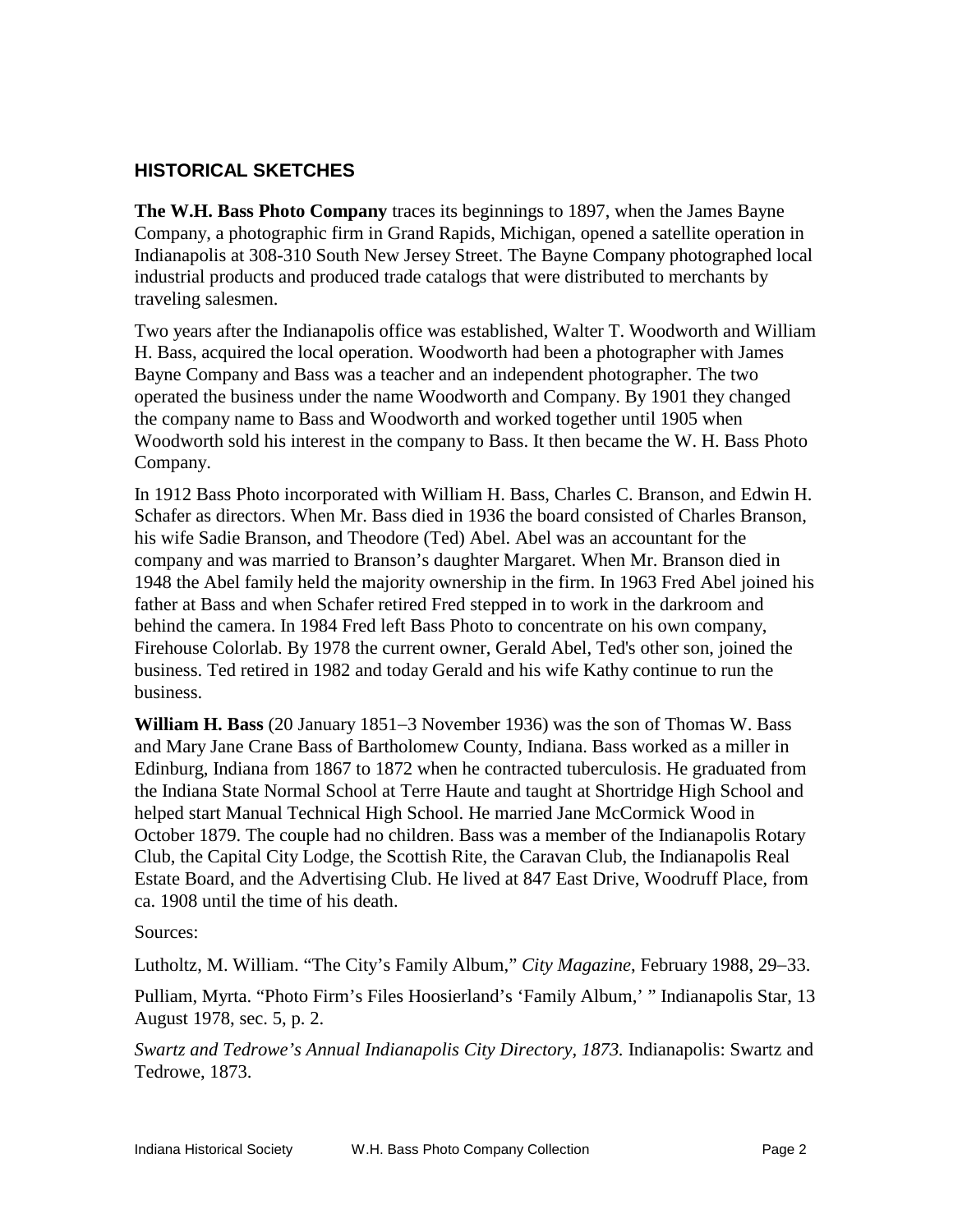"William H. Bass, 85, Prominent As Teacher and Photographer, Dies," *Indianapolis Star*, 3 November 1936, p. 15, col. 2.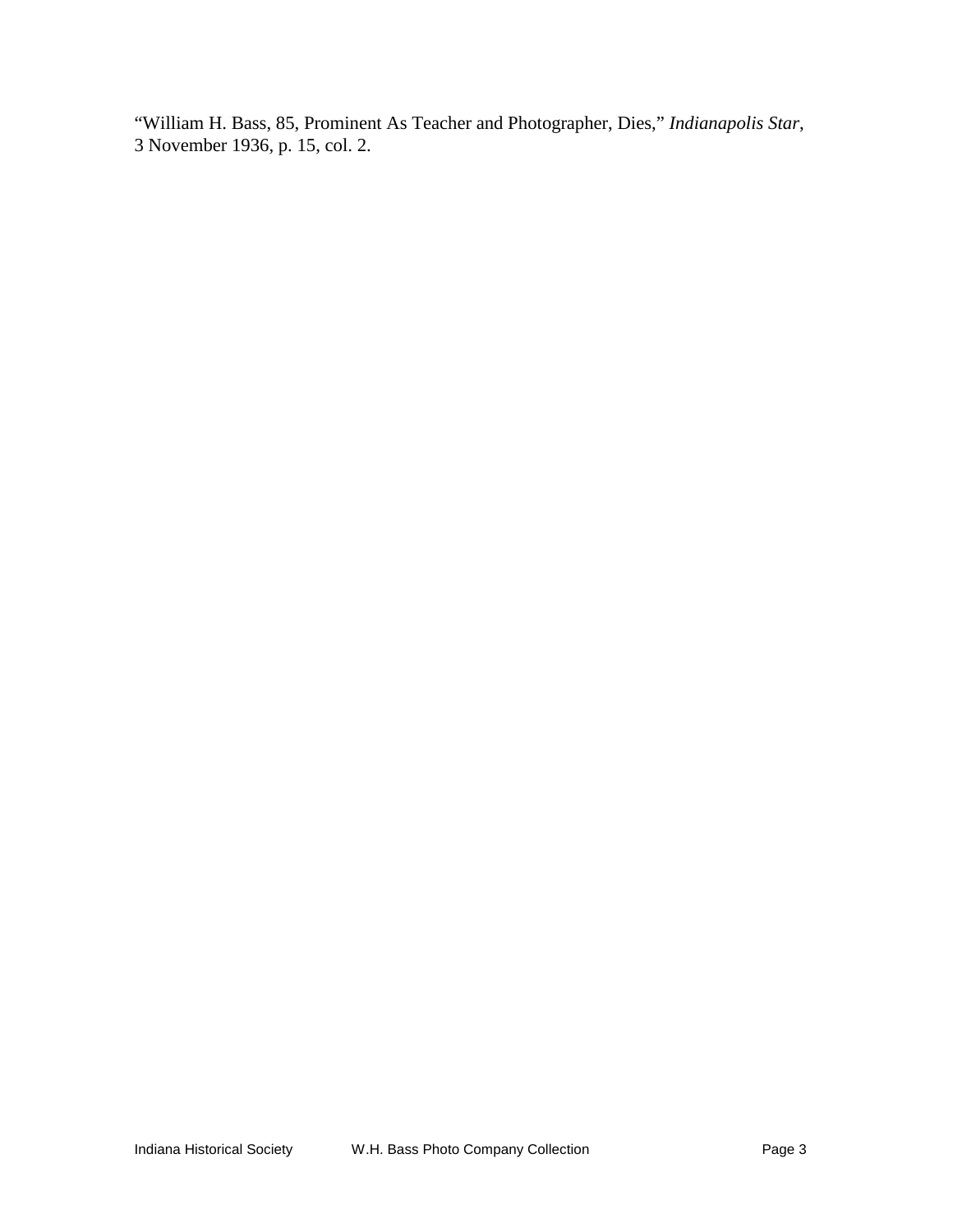#### <span id="page-4-0"></span>**SCOPE AND CONTENT NOTE**

William H. Bass and his successors specialized in photographing the infrastructure and built environment of Indianapolis. The Bass Photo Company not only made photographs for corporate clients and individuals, but also instructed the staff photographers to document local events, disasters, and daily scenes in Indianapolis. The collection is an accumulation of images whose subjects include: street scenes, homes, memorials, parks, and public institutions such as schools and hospitals, streetcar and railway lines, disasters such as floods and fires, and the Indianapolis 500 race. The company also made portraits of prominent individuals, including Indiana governors. Group portraits consist mainly of sports teams such as the Indianapolis Capitols hockey team, the Indianapolis Indians baseball team, and figure skater Sonja Henie.

The collection contains approximately 180,000 negatives, 12,000 black-and-white photographs, and 1500 cyanotype photographs. IHS acquired the Bass Photo Company Collection in two groups: Bass Photo Company donated 34,800 negatives in 1983, and IHS purchased the remainder of the collection from Bass Photo in 1988. Most negatives and photographs include a negative number assigned by the Bass Photo Company.

The collection came with two separate indexing systems of customer card files. One set is arranged chronologically by negative numbers, the other is alphabetical by client name. The cards list each negative number and provide the negative size, date, and client name. The alphabetical set is organized by client name, and also includes the negative numbers, negative sizes and dates. These card files are stored in the Processing Area of the Library and can be accessed by library staff when researchers require information on a specific image.

For conservation reasons the negatives are stored in the negative storage area of the Department of Visual Collections and are not readily available to researchers. The Library Reference Department maintains two in-house computer databases on the Bass Collection. The (ArchIE) database includes references to architectural structures in the Bass Collection. The other database is still growing as volunteers enter information from the Bass negatives. Patrons may request searches in these two databases from the Library Reference Department.

**Series 1 Photographs:** When the photographs arrived they were arranged alphabetically by subject headings created by the Bass Company. Processors at the Indiana Historical Society maintained the original order of the photographs and placed the items in acid-free file folders and boxes. The folders were labeled according to the Bass subject headings.

The Bass photographs have been scanned and are available online through the Digital Image Collections page on the IHS Web site. <http://www.indianahistory.org/our-collections/digital-image-collections>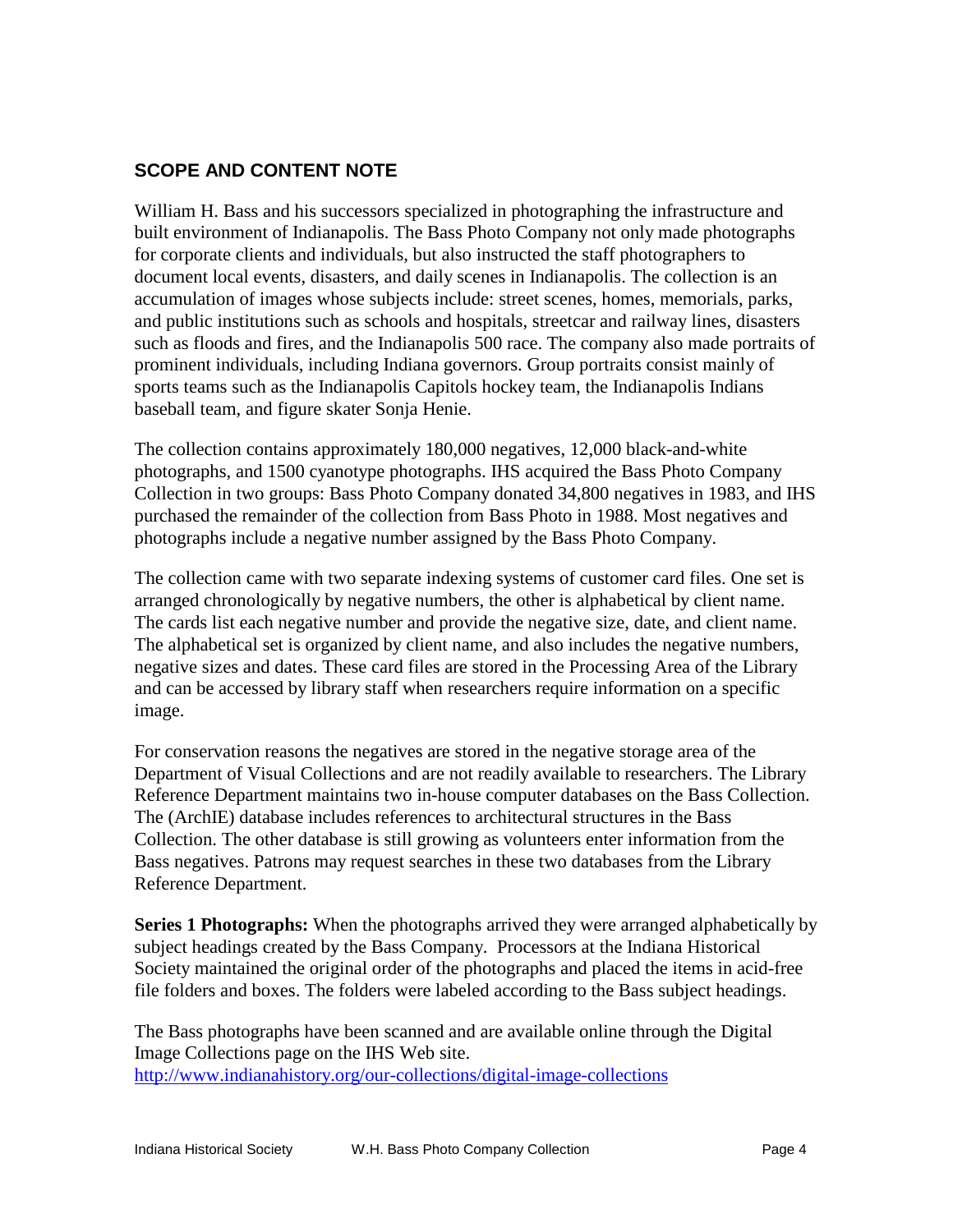Researchers may use subjects from the following list when searching the scanned images.

#### <span id="page-5-0"></span>**List of Subject Headings for Bass Photo Co. Collection**

Aerial Views Airports and Airplanes Animals **Apartments** Art Schools Artwork Automobiles Automobiles (Showrooms, Sales Offices, Plants) Ayres, F. M. Estate Banks Bicycles Boats Bridges Brown County Buildings Buildings, Industrial Buses Canals Cemeteries Churches Civil War Clark, George Rogers-Memorials Clouds Clubs and Lodges Clubs and Lodges: Independent Athletic Club, Hoosier Athletic Club Colleges & Universities **Construction Courthouses** Crowds Crown Hill Cemetery Dams Eli Lilly & Co. Farm Views Farmer's Market Filling Stations Fire Stations Firemen & Fire Equipment Fires Fireworks Floods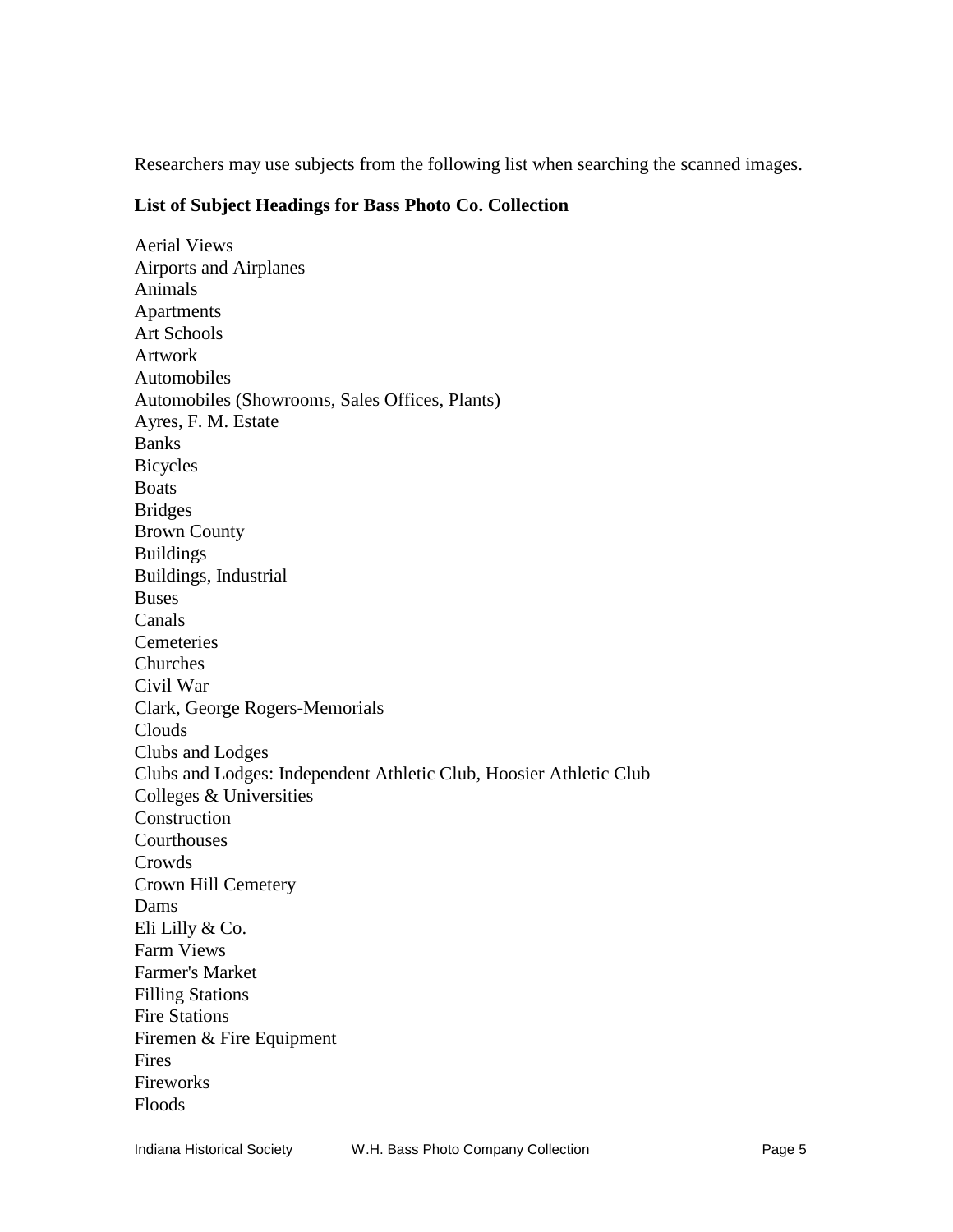Florida Flowers Food Fort Benjamin Harrison Fort Harrison (Terre Haute) Fruit Funerals Garages, Parking Golf Courses Government Buildings Government Buildings-Interior Sonja Henie Historical Markers Hockey Players: Indianapolis Capitols Hospitals Hotels Hotels: Claypool Hotel Hotels: English Hotel Hotels: Marott Hotel Hunting and Fishing Indianapolis 500 Indianapolis Home Show Indianapolis Indians: Baseball Team and Bush Stadium Indianapolis Neighborhoods: Brendonwood Interurban Railroads Laundries Libraries Libraries: Indianapolis-Marion County (Main Branch)-Interiors Lilly, Josiah K. Estate-Apple Orchard Manuscripts Maps: Indiana, Michigan, and Ohio Monument Circle Monuments & Memorials Nature Views Night Scenes Non-United States Noyes, N.H. Estate Old Etchings Old Etchings: Indianapolis Parades Parks People Police Stations Policemen Printed Material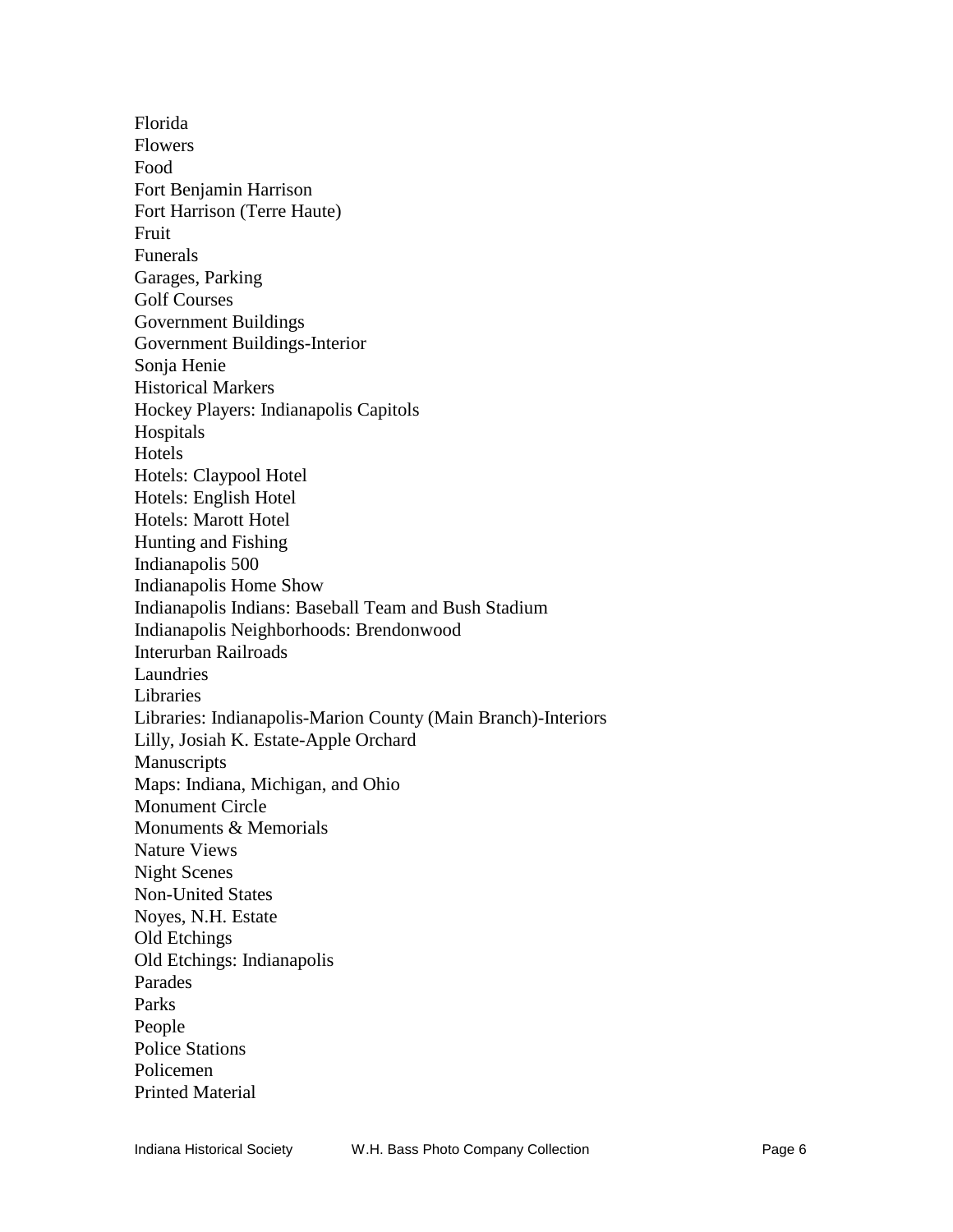Printing Companies and Publishers Prisons Prominent People Prominent People: Harrison, Benjamin and William Prominent People: Lincoln, Abraham Prominent People: Riley, James Whitcomb Public Utilities Railroad and Interurban Tracks Railroads Railroad Bridges Railroads: Illinois Central Railroad Engines Railroads: Illinois Central Railroad Pullman Accommodations Railroads: Illinois Central Railroad-Railroad Fair, 1948-1949 Railroads: Illinois Central Railroad-Ext., Publicity Residences Schools Schools: Cathedral High School, Shortridge High School Schools: Ladywood High School-Stoughton Fletcher Estate Schrader, Christian-Drawings Scottish Rite Cathedral State and City Institutions State Fair **Stockyards** Street Scenes **Streetcars** Swimming Pools Theaters Theaters: Circle Theater-Exteriors Theaters: Circle Theater-Interiors Theaters: Indiana Theater-Exteriors Theaters: Indiana Theater-Interior Thorntown, Indiana-Centennial Tornadoes and Storms Towers: Radio, TV, etc. Traction Railroads Train Wrecks **Trains** Trains: Interiors Trees and Plants **Trucks** Union Station (Indianapolis) United States Government Wagons War Interests War Memorial (Indiana World War Memorial)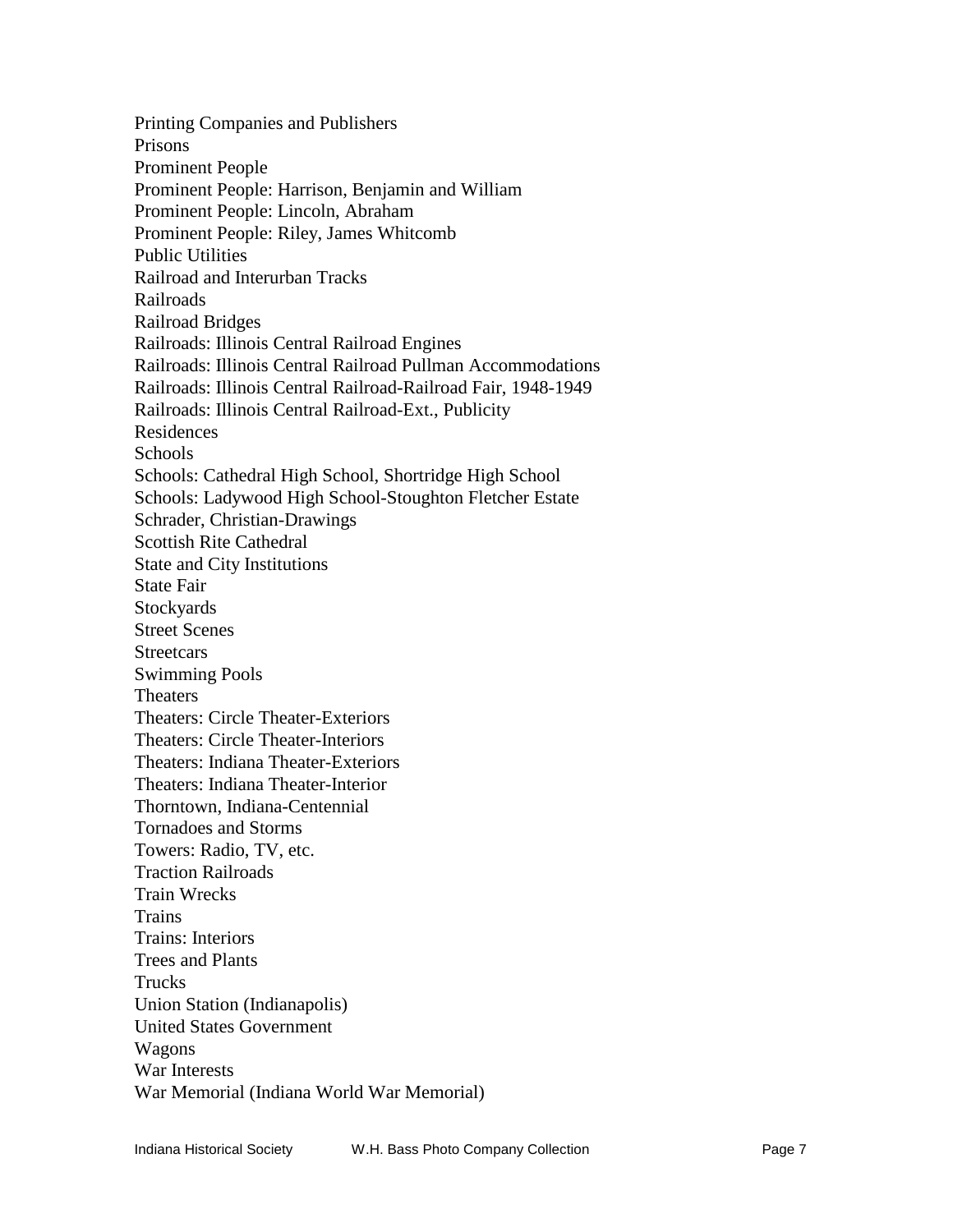War Memorial-Interiors (Indiana World War Memorial) Warehouses Water towers Woodruff Place YMCA